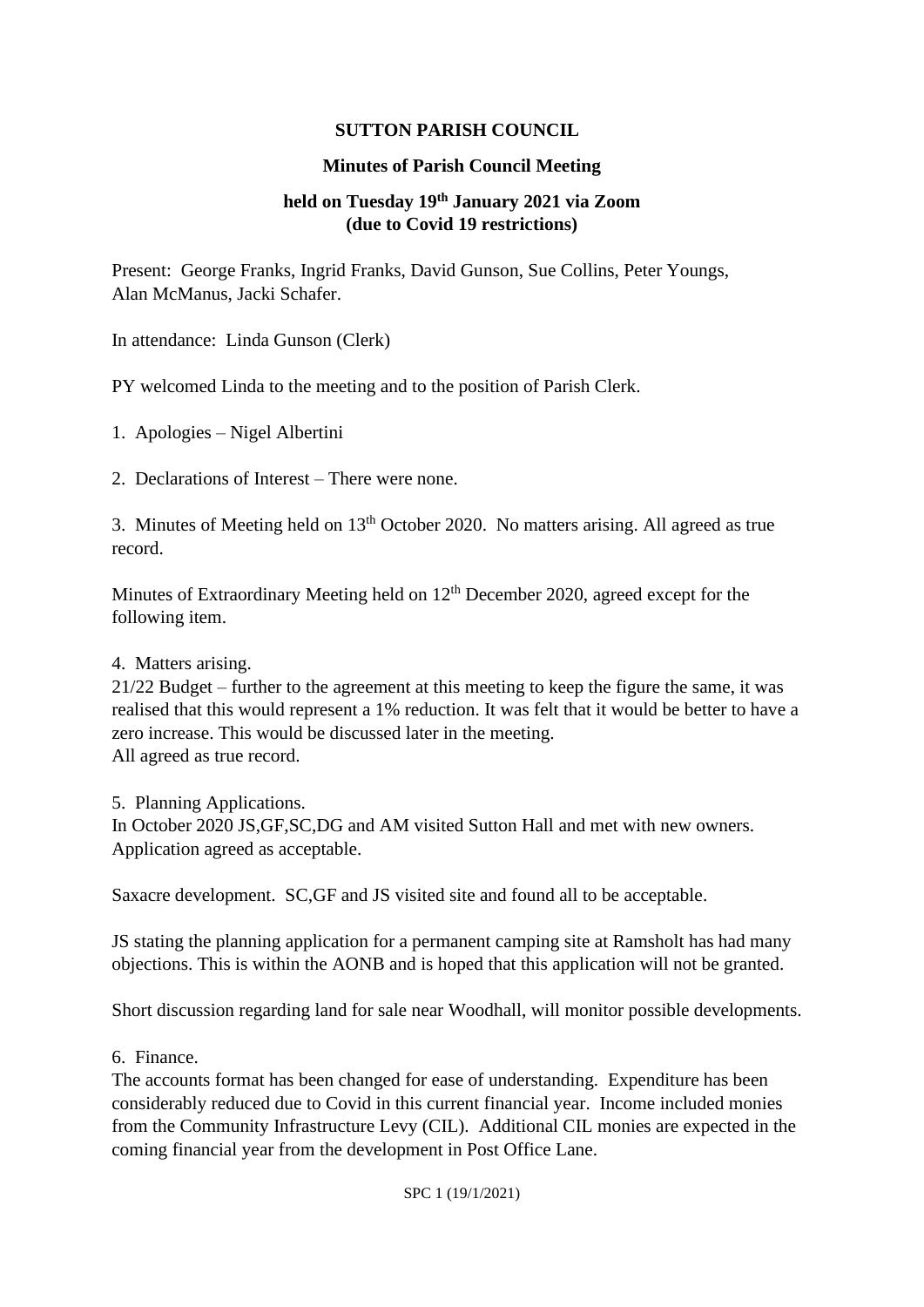The new Clerk has advised Barclays Bank of the updated address for correspondence and statements. Formal notification of the change in Standing Order for the Clerk's payment has been given to Barclays. Clerk to chase Nancy Darke for missing statement on bank account. Unpresented cheque in favour of ND found within paperwork, will be posted. In addition, underpayment to Clerk (ND) for April/May/June 2020 not settled, despite being agreed and will be paid as soon as possible.

PY queried lack of invoices from the Bowls Club for meeting hire. Clerk to contact Bowls Club. Also, Parish Council to contribute to the Defibrillator insurance as per last year.

Possible s126 VAT claim to be submitted.

Precept. After discussion agreed that a budget of  $\text{\pounds}3,340$  should be set which would equate to a zero increase in the Council Tax. DG confirmed figure of £7,602.93 in bank, Business Current Account £312.77, Business Premium Account £5,329.58 and Common Rights Account £1,960.58.

DG – cheques and invoices have been signed but are required to be included within the Minutes. The following payments had been made and approved.

| Date       | Amount    | Expenditure                                      |
|------------|-----------|--------------------------------------------------|
| 04/06/2020 | £60.00    | Hollesley Parish Council - Councillor Training   |
| 04/06/2020 | £24.00    | SALC - Audit Training for Clerk                  |
| 04/06/2020 | £48.00    | Woodbridge Golf Club - Photocopying              |
| 08/06/2020 | £33.56    | N C Darke - Clerk's Stationery                   |
| 05/08/2020 | £30.00    | <b>Suffolk Preservation Society - Membership</b> |
| 13/10/2020 | £100.00   | R Kay - Audit Year ended 31st March 2020         |
| 13/10/2020 | Cancelled | Duplicate of 100478                              |
| 13/10/2020 | £234.08   | CAS - Insurance Year ended 30th September 2021   |
| 14/12/2020 | £184.60   | SALC - Membership Year 20/21                     |
| 14/12/2020 | £60.00    | N C Darke – Refund re CAS Website                |
|            |           |                                                  |

PY suggested repairs may be required to the bus shelter estimated at £2,000, which may be funded from the CIL income from Post Office Lane development.

Donations to be considered at next meeting.

7. Correspondence.

Precept request received from East Suffolk Council and Clerk will respond before the 31<sup>st</sup> January deadline.

SALC have been contacted re change of Parish Clerk and have suggested training courses. It was agreed to continue with forwarding all relevant emails to Councillors, until individual Councillors advise otherwise, in order to reduce the number of mailings sent.